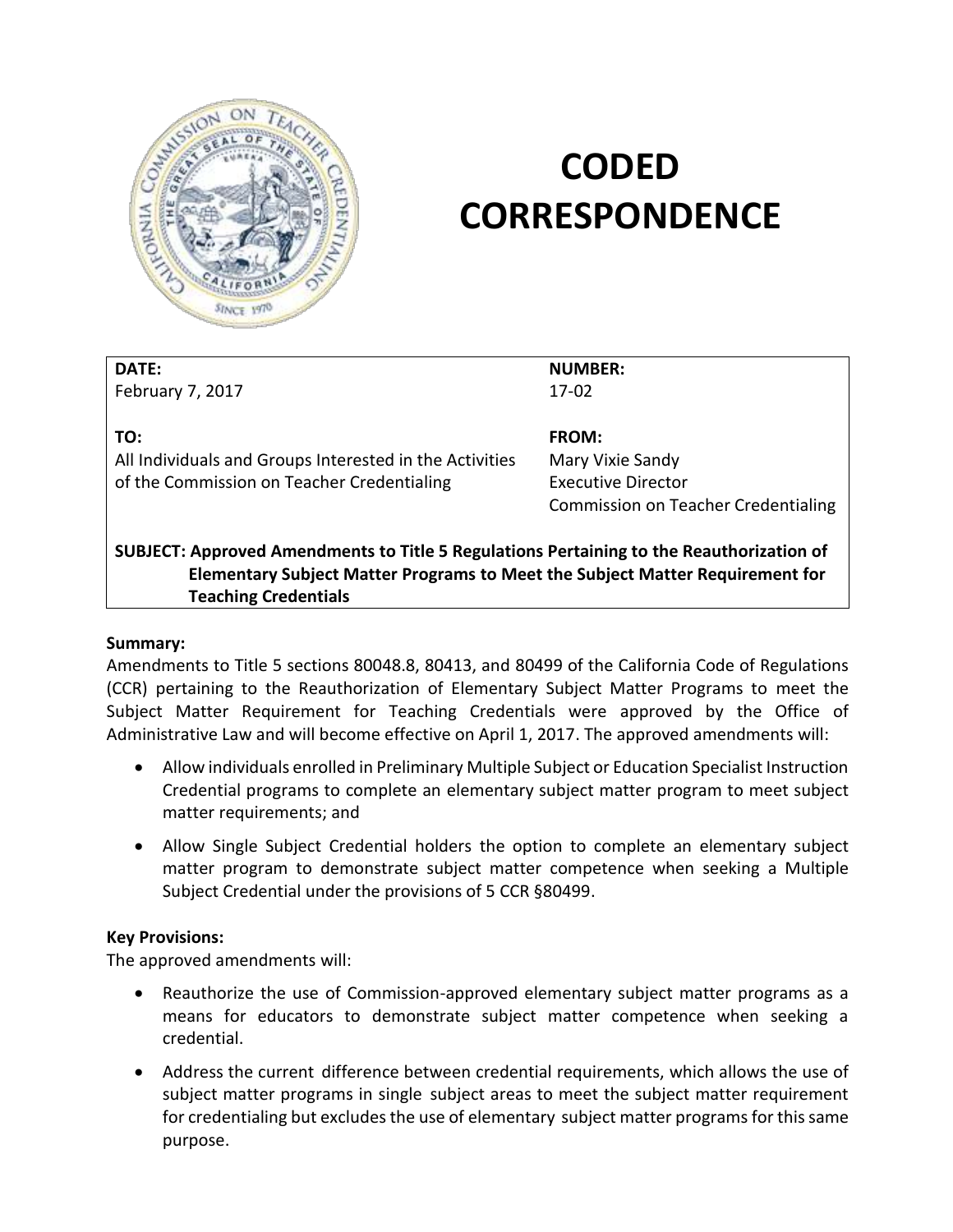### **Background:**

 Education Code (EC) states that educators must meet the subject matter requirement when seeking a teaching credential through one of two options. EC §44282 directs the Commission to adopt examinations and assessments to verify subject matter knowledge and competence for Commission to "waive" the subject matter examination requirement for individuals who successfully complete subject matter coursework programs at authorized institution as approved Multiple and Single Subject Teaching Credentials. In addition, EC §44310 authorizes the by the Commission.

 To conform with the Federal No Child Left Behind (NCLB) law and the California State Board of Education's State Plan, the Commission took action at its October 2003 meeting that requires all candidates for a Multiple Subject Credential to pass the Commission-adopted examination (CSET) to satisfy the subject matter requirement.; Credential candidates enrolled after July 1, 2004 would no longer be able to complete a subject matter program to satisfy the subject matter requirement, as outlined in **Coded Correspondence03-0025**.

 Section 1119 of NCLB, which requires all teachers of core academic subjects in the state to be "highly qualified," is among the provisions of the Elementary and Secondary Education Act (ESEA) that states are **not** required to implement in the 2016-17 school year in order to facilitate an orderly transition to the Every Student Succeeds Act (ESSA). Highly Qualified Teacher (HQT) is a term that was defined in NCLB. Under ESSA, the federal definition of HQT is eliminated in favor of allowing states to set their own teacher standards. States will continue to be required to disclose the steps they are taking to evaluate the equity of teacher distribution and the qualifications of their teachers and school administrators.

 In light of this change, the approved amendments to Title 5 regulations reauthorize the use of elementary subject matter programs to meet the subject matter requirement for teaching credentials as described in 5 CCR §§80048.8, 80413, and 80499.

 Allowing subject matter programs to serve as a means of demonstrating subject matter competence for Multiple Subject credentialing purposes provides a strong, consistent program route for multiple subject credential candidates. This process also standardizes the options for all credential candidates by once again authorizing the use of elementary subject matter programs to meet the subject matter requirement for Multiple Subject and Education Specialist Instruction Credentials.

 The approved amendments also include adding the provision to 5 CCR §80499 that individuals holding the Reading and Literacy Leadership Specialist (RLLS) Credential (previously issued as the Specialist Credential in Reading and Language Arts), or the Reading and Literacy Added Authorization (previously issued as The Reading Certificate) are exempted from verifying the completion of the reading course and RICA when seeking a new credential type or teaching area using the provisions of §80499. Adding this provision to regulations prevents these credential holders from being required to complete duplicative work.

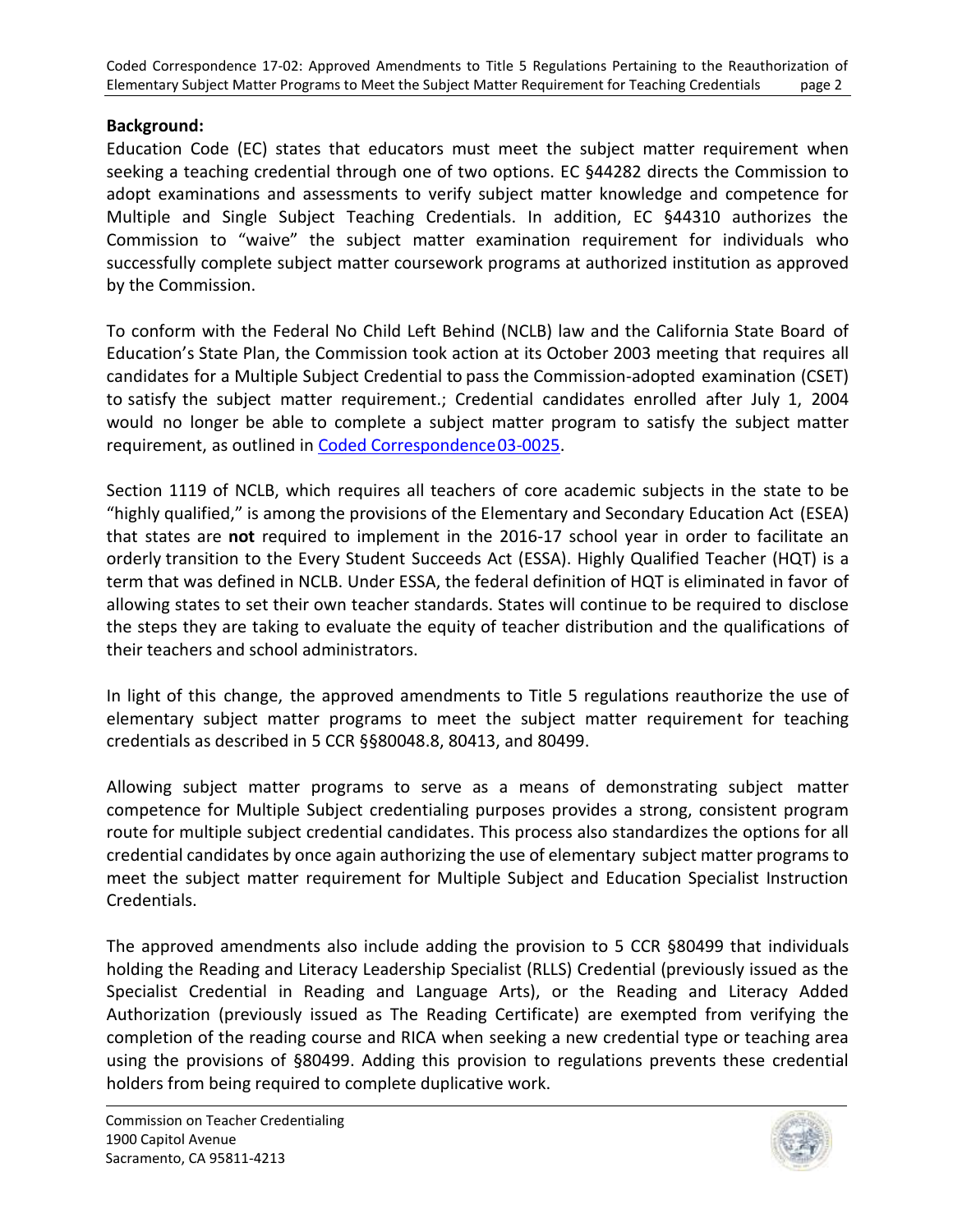### **Important Dates:**

 *April 1, 2017* – The reauthorization of elementary subject matter programs to meet the subject matter requirement for Multiple Subject Credentials and Education Specialist Instruction Credentials goes into effect.

#### **CALIFORNIA CODE OF REGULATIONS TITLE 5. EDUCATION DIVISION 8. COMMISSION ON TEACHER CREDENTIALING**

## **§ 80048.8. Specific Requirements for the Preliminary Education Specialist Instruction Credential.**

- (a) The minimum requirements for the five-year preliminary Education Specialist Instruction Credential includes (1) through (10):
	- (1) a baccalaureate or higher degree from a regionally accredited institution of higher education;
	- (2) the completion of a Commission-approved preliminary Education Specialist program of professional preparation, as appropriate to the specialty area(s) sought; as provided in Education Code Section 44373(c).
	- (3) meet the basic skills requirement as described in Education Code Section 44252, unless exempt by statute;
	- (4) subject-matter knowledge by one of the following:
		- (A) passage of examination(s) as provided in Education Code Sections 44280, 44281, and credential in the areas of art, English, foreign language, mathematics including foundational-level mathematics, music, social science, or science including foundational-level general science and specialized science; or 44282 as appropriate for the multiple subject credential, or for the single subject
		- (B) by completion of a subject matter program as provided in Education Code Section44310 as appropriate for the multiple subject credential, or for the single subject credential in mathematics, music, social science, or science including foundational-level general science and specialized science. the areas of art, English, foreign language, mathematics including foundational-level
		- (C) holders of a California clear, professional clear, preliminary, Level I, or life teaching credential requiring a baccalaureate or higher degree, verification of subject- matter competence, and a program of professional preparation, including student teaching, are exempt from the subject matter knowledge requirement.
		- (D) candidates for the education specialist credential in Early Childhood Special Education are exempt from the subject matter knowledge requirement.
	- (5) demonstration of the study of alternative methods of developing English language skills, including the study of reading, as described in Education Code Section 44259(b)(4) and passage of the reading instruction competence assessment as provided in Education Code

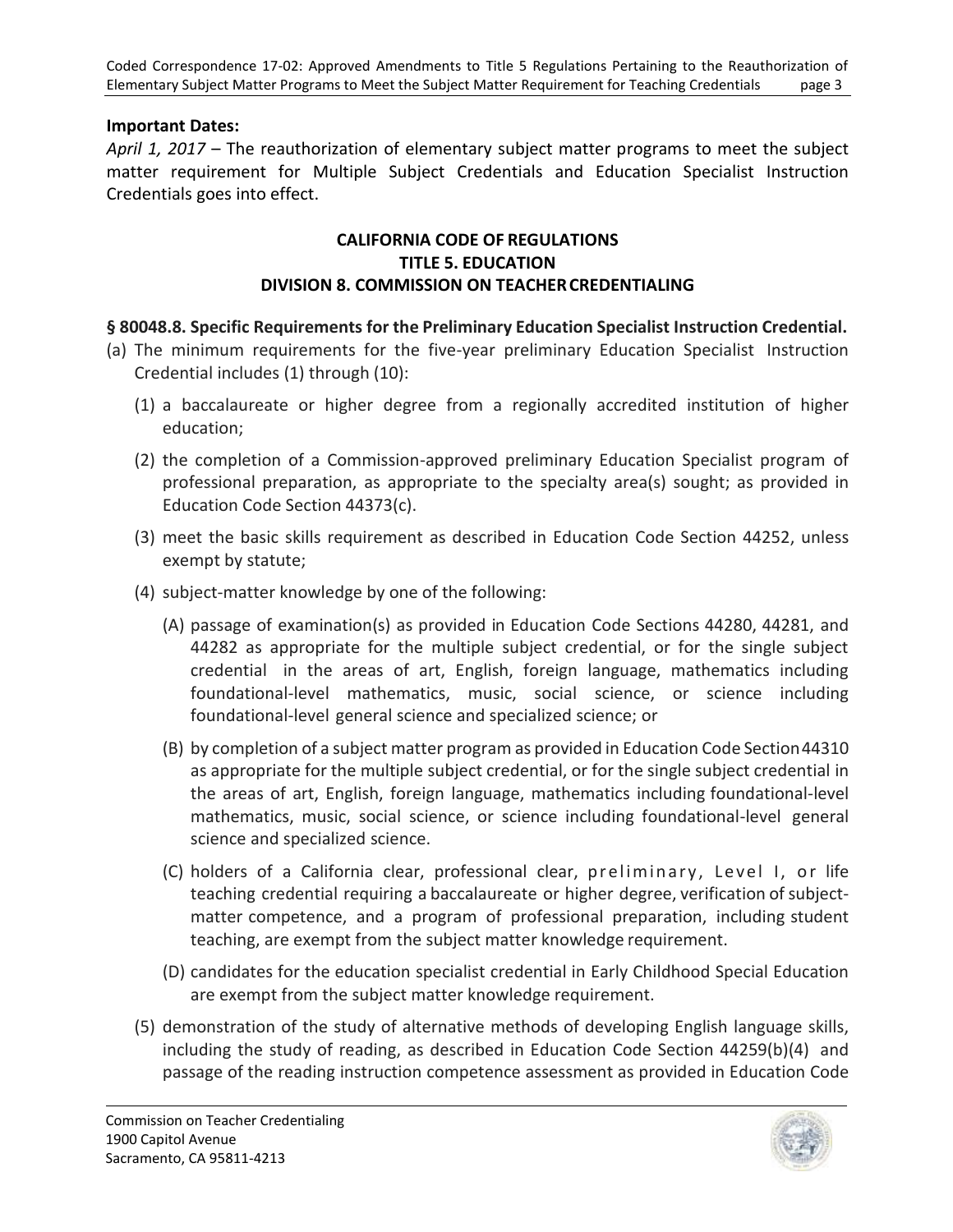Section 44283;

- (6) knowledge of the Constitution of the United States, as specified in Education Code Section 44335;
- (7) completion of the study of health education, as described in Education Code Section 44259(c)(4)(A);
- (8) completion of the study of computer based technology, including the uses of technology in educational settings, as described in Education Code Section 44259(c)(4)(C);
- (9) completion of the study of English learners as described in Education Code Section 44259.5(c); and
- (10) The preliminary Education Specialist preparation program must develop a Transition Plan for each candidate prior to the completion of the preliminary program that will assist the developers of the Individualized Induction Plan (IIP).

(b) Period of Validity.

- (1) A preliminary Education Specialist Instruction Credential issued on the basis of the completion of the requirements in subsection (a) is valid for five years.
- (c) Definition.
	- (1) "Transition Plan": The preliminary education specialist preparation program will develop a Transition Plan for each candidate prior to the completion of the preliminary program that will assist the developers of the IIP defined in Section 80048.8.1(d)(1). The Plan includes the individual's strengths and areas of need that can be addressed in the clear credential preparation program. The Plan facilitates the individual's transition from initial teacher preparation to a clear education specialist credential preparation program by building upon and providing opportunities for demonstration and application of the pedagogical knowledge and skills acquired in the preliminary credential preparation program.

 Note: Authority cited: Section 44225(q), Education Code. Reference: Sections 44227(a), 44251, 44252, 44259, 44259.5, 44265, 44274.2, 44280, 44281, 44283, 44310, 44335 and 44373, Education Code.

## **§80413. Specific Requirements for Preliminary and Clear Multiple and Single Subject Teaching Credentials for Applicants Prepared in California.**

- (a) The minimum requirements for the five-year preliminary multiple and single subject teaching credentials for California-prepared applicants shall include successful completion of all of the following:
	- (1) A baccalaureate degree or higher degree, except in professional education, from a regionally accredited institution of higher education.
	- (2) Meet the basic skills requirement as described in Education Code Section 44252, unless exempt by statutes or regulations.

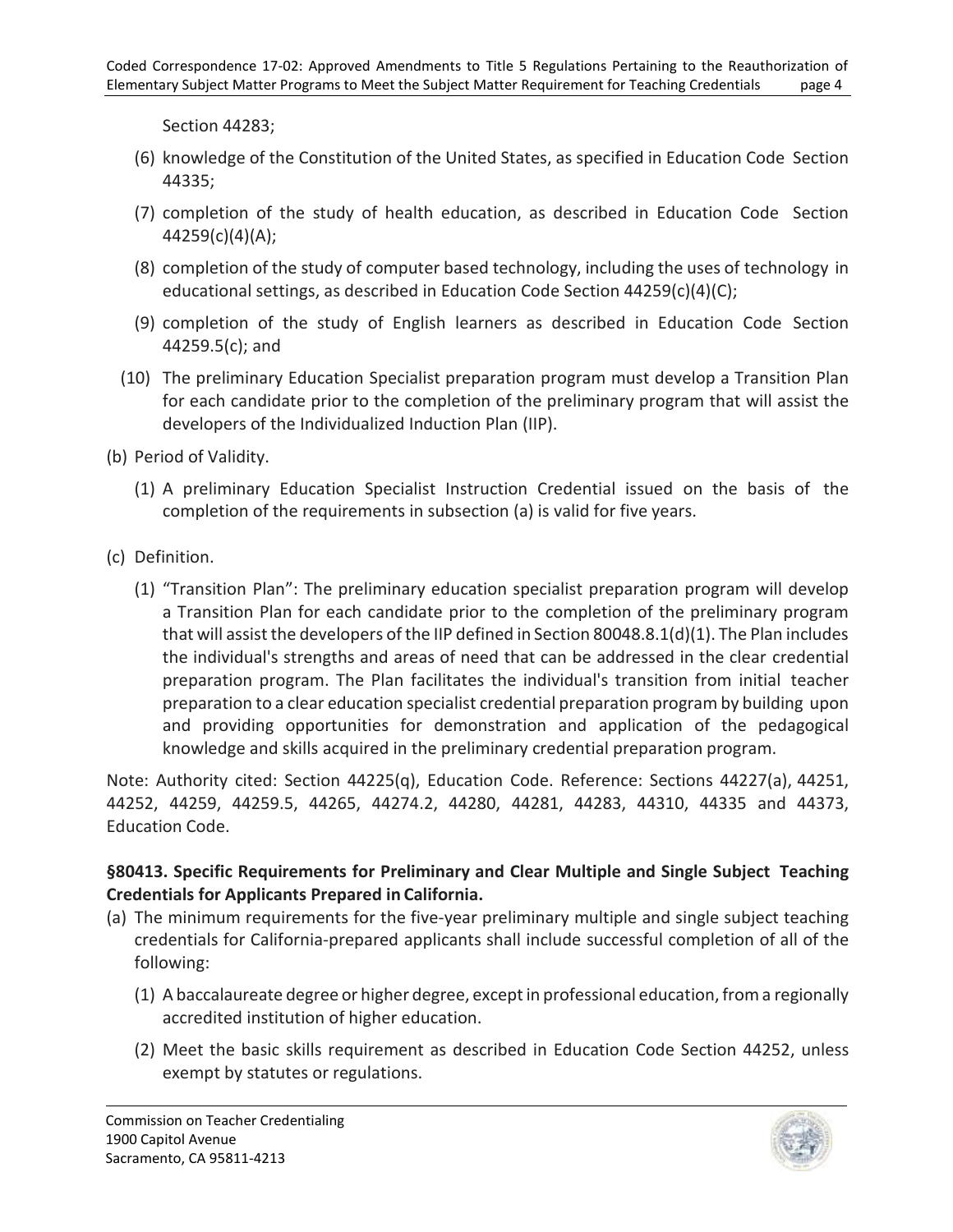- (3) A Commission-approved multiple subject or single subject program of professional preparation, as appropriate to the credential sought as described in Education Code Section 44259(b)(3).
- (4) Completion of a study of alternative methods of developing English language skills, including the study of reading, as provided in Education Code Section 44259(b)(4). In addition multiple subject applicants shall pass the reading instruction competence assessment as provided in Education Code Section 44283.
- (5) Subject-matter knowledge:
	- (A) For a multiple subject credential, an applicant enrolled in a teacher preparation program shall meet this requirement either by passage of an examination as provided in Education Code Sections 44280, 44281, and 44282 or by completion of a subject-matter program as provided in Education Code Section 44310.
	- (B) For a single subject credential, an applicant shall meet this requirement either by passage of an examination as provided in Education Code Sections 44280, 44281, and 44282 or by completion of a subject-matter program as provided in Education Code Section 44310.
- (6) Demonstration of knowledge of the Constitution of the United States as provided in Education Code Section 44335.
- (7) Demonstration of basic competency in the use of computers in the classroom as provided in Education Code Section 44259(b)(7).
- (8) Verification of completion from a Commission-approved program accredited by the Committee on Accreditation in the preliminary credential sought, as provided in Education Code Sections 44373(c) and 44259(b)(3).
- (b) The minimum requirements for the clear multiple or single subject teaching credentials must be completed within five years from the initial date of the issuance of the preliminary credential. The requirements include, successful completion of all of the following:
	- (1) Possession of a valid preliminary teaching credential.
	- (2) Effective August 30, 2004, completion of a Commission-approved program of beginning teacher induction as specified in Education Code Section 44259(c)(2). If a beginning teacher is eligible for induction but an employing agency verifies that induction is not available or the employing agency verifies that the beginning teacher is required under the federal No Child Left Behind Act of 2001 (20 U.S.C. Sec. 6301 et seq.) to complete subject matter course work to be qualified for a teaching assignment, the beginning teacher may complete a Commission-accredited fifth year program.
	- (3) A health education requirement, as provided in Education Code Section 44259(c)(4)(A).
	- (4) Special education training, as provided in Education Code Section 44259(c)(4)(B).
	- (5) Study of advanced computer-based technology, including the uses of technology in

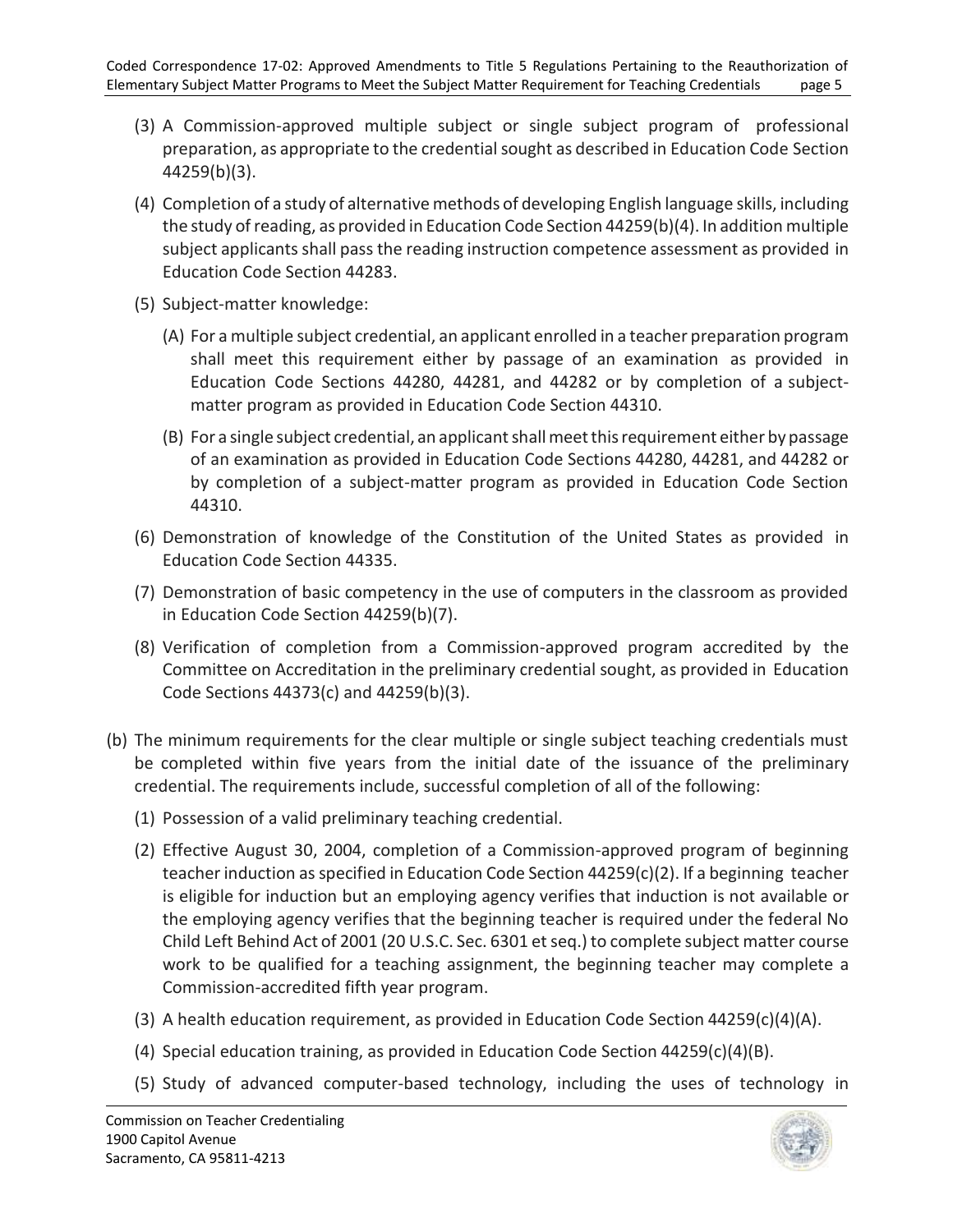educational settings, as provided in Education Code Section 44259(c)(4)(C).

- (6) Effective July 1, 2005 advanced study in the area of Teaching English Learners.
- (7) An application for a clear multiple subject or single subject credential shall only be submitted by either (A) or (B) below:
	- (A) A Commission-approved induction program; or
	- (B) A regionally accredited institution of higher education with a Commission-accredited fifth year.
- (c) All applicants for multiple subject and single subject clear credentials issued pursuant to Education Code Section 44259(c) with an issuance date on or after August 30, 2004 shall complete the requirements in subsection (b)(2) above.
- (d) The Commission may extend the term of the credential for a two-year period if the following conditions apply:
	- (1) An individual's five-year preliminary time period has expired or will expire within one calendar year and the individual obtains employment in an employing agency as defined in subsection (f) which would allow the individual to complete the requirements in subsection (b).
	- (2) The individual submits the following to the Commission:
		- (A) A completed Application for Credential Authorizing Public School Service (41-4) together with its related Instruction and Information Sheet and Form OA-EF, as specified in Section 80001, and the appropriate fee as specified in section 80487(a)(1).
		- (B) Verification of employment from an employing agency in a position that allows the individual to complete the clear credential program.
		- (C) Verification of enrollment in a Commission-approved clear credential program.
	- (3) The extension may be issued only once, except in cases where the individual provides proof that verifies sufficient progress toward completion of the requirements.
- (e) The Commission may extend one time the term of the credential for a three-year period if the following conditions apply:
	- (1) An individual's five-year preliminary time period has expired or will expire within one calendar year and the individual has not been employed in a position which would allow completion of the requirements in subsection (b).
	- (2) The individual submits the following to the Commission:
		- (A) A completed Application for Credential Authorizing Public School Service (41-4), together with its related Instruction and Information Sheet and Form OA-EF, as specified in Section 80001, and the appropriate fee as specified in section 80487(a)(1).

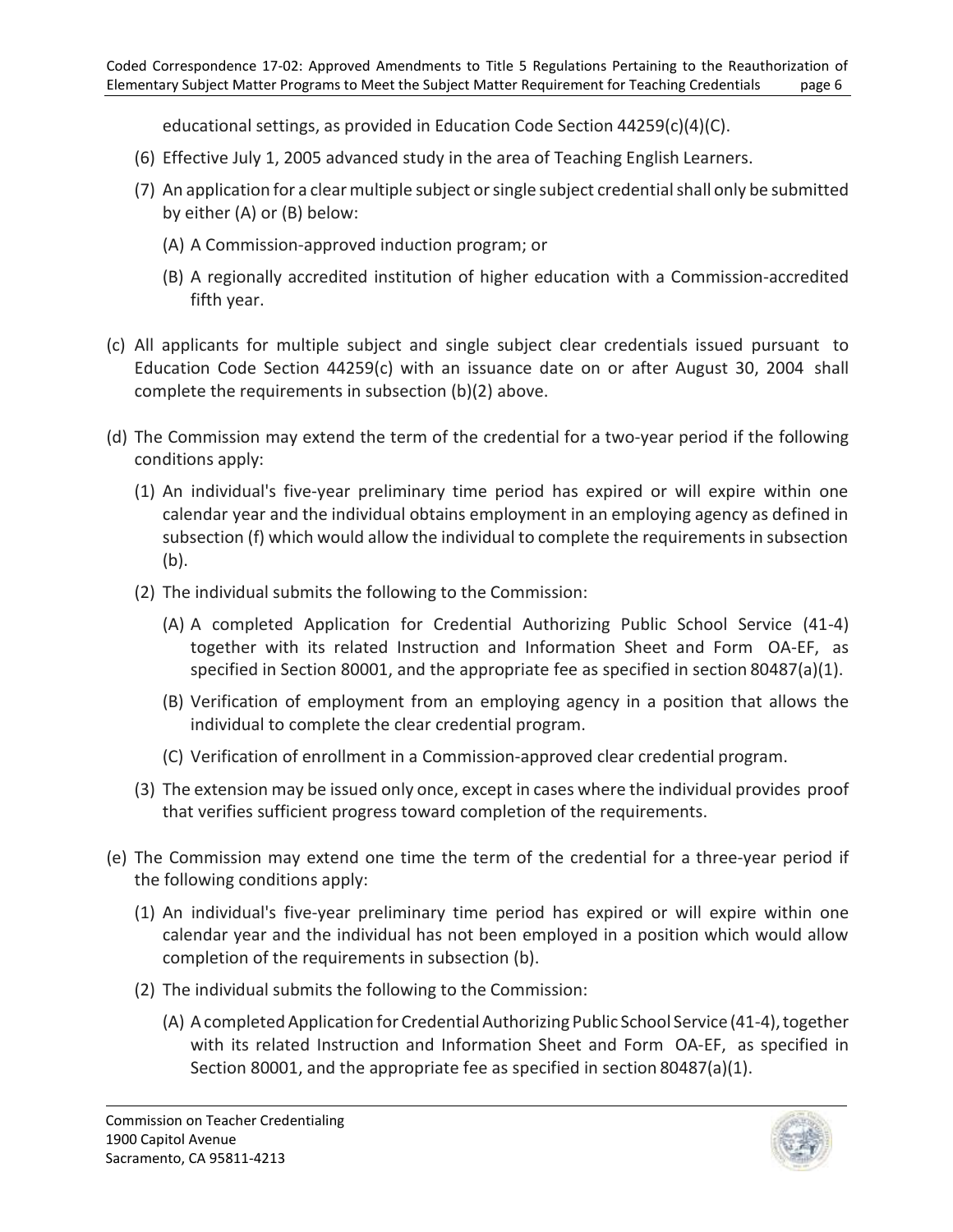- (B) A signed statement by the individual which includes:
	- (i) Why the clear credential program was not completed in the five years while the preliminary credential was valid and a description of the plan to complete the requirements within the three year extension time period, and
	- (ii) Certification that he or she was not employed in a position for which the clear credential program was available or was employed for less than one school year and was not able to complete the clear credential program.

## (f) Definitions:

- (1) The term "employing agency" as used in this section shall mean:
	- (A) Public school districts in California.
	- (B) County offices of education or county superintendents of schools in California.
	- (C) Schools that operate under the direction of a California state agency.
	- (D) Nonpublic, nonsectarian schools and agencies as defined in Education Code Sections 56365 and 56366.
	- (E) Charter Schools as established in Education Code Section 47600.
	- (F) Private schools.
	- (G) Juvenile court school.
	- (H) Juvenile or adult corrections.
- (2) A beginning teacher is one who is eligible to participate in a Commission-approved induction program.
- (3) The "clear credential program" as used in this section shall mean either completion of a Commission-approved induction program or Commission-accredited fifth year of study.

 Note: Authority cited: Section 44225, Education Code. Reference: Sections 44227, 44251, 44252, 44259, 44259.5, 44280, 44281, 44282, 44283, 44310, 44335 and 44373, Education Code.

## **§80499. Adding a Teaching or Content Area to a Multiple or Single Subject Credential or Previously Issued Credential.**

- (a) A qualified applicant who holds a teaching credential as described in (b) and desires an additional teaching or content area may apply for the authorization directly to the Commission pursuant to (c), (d), (e), (f), (g), (h), or (i) below.
- (b) The following definitions apply only to §80499. A "qualified applicant" is defined as a holder of a valid credential that meets the definition of a "basic teaching credential" pursuant to Education Code Section 44203(e)(1) only. The "holder of a valid credential" is defined as an individual who possesses the appropriate basic teaching credential that has not yet expired.

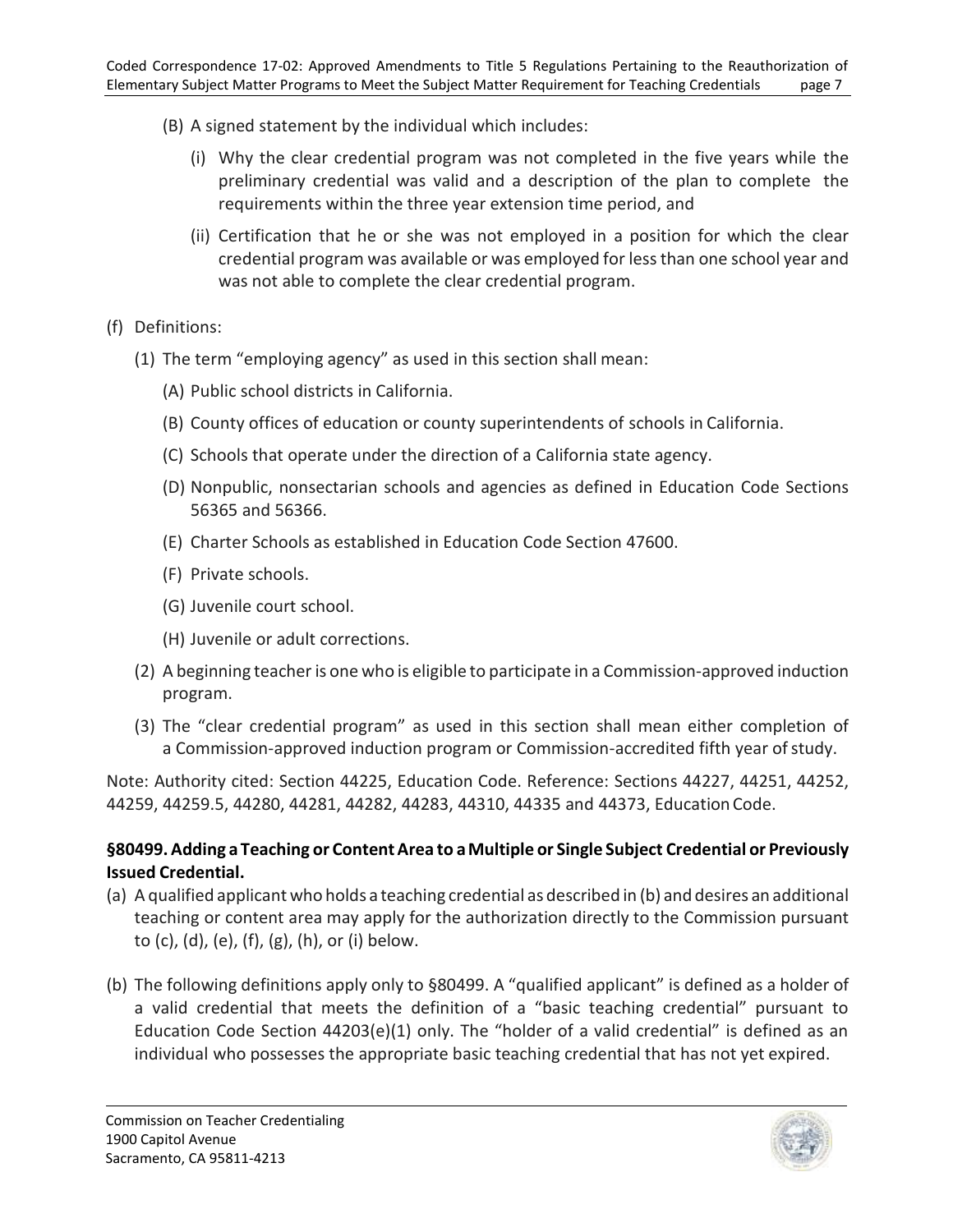- (c) A qualified applicant holding a valid clear or life Multiple or Single Subject Teaching Credential may obtain an additional teaching or content area when the holder has verified successful completion of (1), (2), or (3) below.
	- (1) The holder of a Multiple Subject Teaching Credential may obtain a Single Subject Teaching Credential by verifying all of the following requirements:
		- (A) subject matter knowledge in the requested area by passage of the appropriate subject- matter examination(s) adopted by the Commission or completion of a Commissionapproved subject-matter program,
		- (B) a course of three semester or four quarter units in subject matter pedagogy directly related to teaching in a departmentalized setting in the content area to be listed on the Single Subject Teaching Credential. Pedagogy courses completed in California shall be accepted only if the institution has a Commission-approved preparation program for the content area sought. Commission-approved preparation programs may grant equivalency for pedagogy coursework completed at their institution. A pedagogy course completed in another state shall be accepted only from a regionally-accredited institution with a professional teacher preparation program, and
		- (C) possession of a California English Learner Authorization as defined in subsection (j).
	- (2) The holder of a Single Subject Teaching Credential may obtain a Multiple Subject Teaching Credential by verifying all of the following requirements:
		- (A) subject matter knowledge in the requested area by passage of the appropriate subject- matter examination(s) adopted by the Commission or completion of a Commissionapproved subject-matter program,
		- (B) a course of three semester or four quarter units in subject-matter pedagogy directly related to teaching in a self-contained setting. Pedagogy courses completed in California shall be accepted only if the institution has a Commission-approved Multiple Subject preparation program. A pedagogy course completed in another state shall be accepted from only a regionally-accredited institution with a professional teacher preparation program,
		- (C) study of alternative methods of developing English language skills as described in Education Code Sections 44259(b)(4) and 44283. This requirement shall be satisfied by completion of coursework at the level required for the Multiple Subject Teaching Credential and by passage of the Reading Instruction Competence Assessment (RICA), and
		- (D) possession of a California English Learner Authorization as defined in subsection (j).
		- (E) Individuals holding any of the following documents shall be exempt from the requirements of subsection (c)(2)(C):
			- (i) Reading and Literacy Leadership Specialist Credential,
			- (ii) Reading and Literacy Added Authorization,

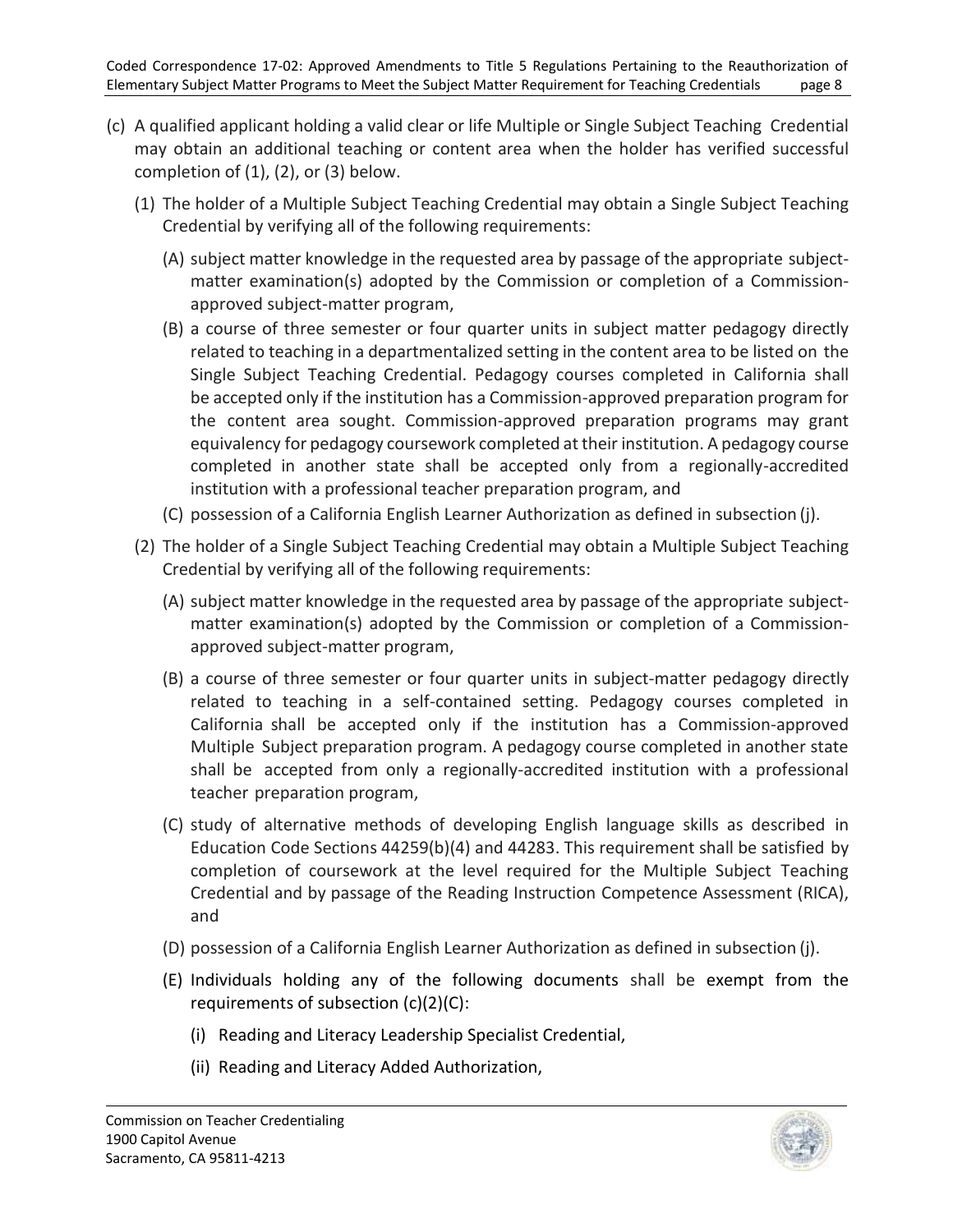- (iii) Specialist Credential in Reading and Language arts, or
- (iv) The Reading Certificate
- Credential in an added content area by verifying the following requirements: (3) The holder of a Single Subject Teaching Credential may obtain a Single Subject Teaching
	- (A) subject matter knowledge in the requested area by passage of the appropriate subject- matter examination(s) adopted by the Commission or completion of a Commissionapproved subject-matter program.
	- (B) a course of three semester or four quarter units in subject matter pedagogy directly related to teaching in a departmentalized setting in the content area to be listed on the Single Subject Teaching Credential. Pedagogy courses completed in California shall be accepted only if the institution has a Commission-approved preparation program for the content area sought. Commission-approved preparation programs may grant equivalency for pedagogy coursework completed at their institution. A pedagogy course completed in another state shall be accepted only from a regionally-accredited institution with a professional teacher preparation program. Applicants adding the following content areas shall be exempt from this requirement:
		- (i) a Science content area to an existing Science credential;
		- (ii) upgrading a Foundational-Level Mathematics credential to the full Mathematics content area; or
		- (iii) a World Language content area, other than English Language Development, to an existing World Language credential in any content area other than English Language Development
	- (C) possession of a California English Learner Authorization as defined in subsection (j).
- (4) A grade of "C" or better, "Pass," or "Credit," must be earned in the coursework in the study of alternative methods of developing English language skills and the subject-matter pedagogy.
- (5) The applicant will be granted a clear multiple or single subject teaching or content area if the credential held is a clear or life.
- (d) A qualified applicant holding a valid preliminary Multiple or Single Subject Teaching Credential may obtain a preliminary multiple or single subject teaching or content area when the holder has verified successful completion of (1), (2), or (3) below:
	- (1) The holder of a Multiple Subject Teaching Credential may obtain a Single Subject Teaching Credential by verifying all of the following requirements:
		- (A) subject matter knowledge in the requested area by passage of the appropriate subject- matter examination(s) adopted by the Commission or completion of a Commissionapproved subject-matter program,
		- (B) a course of three semester or four quarter units in subject matter pedagogy directly

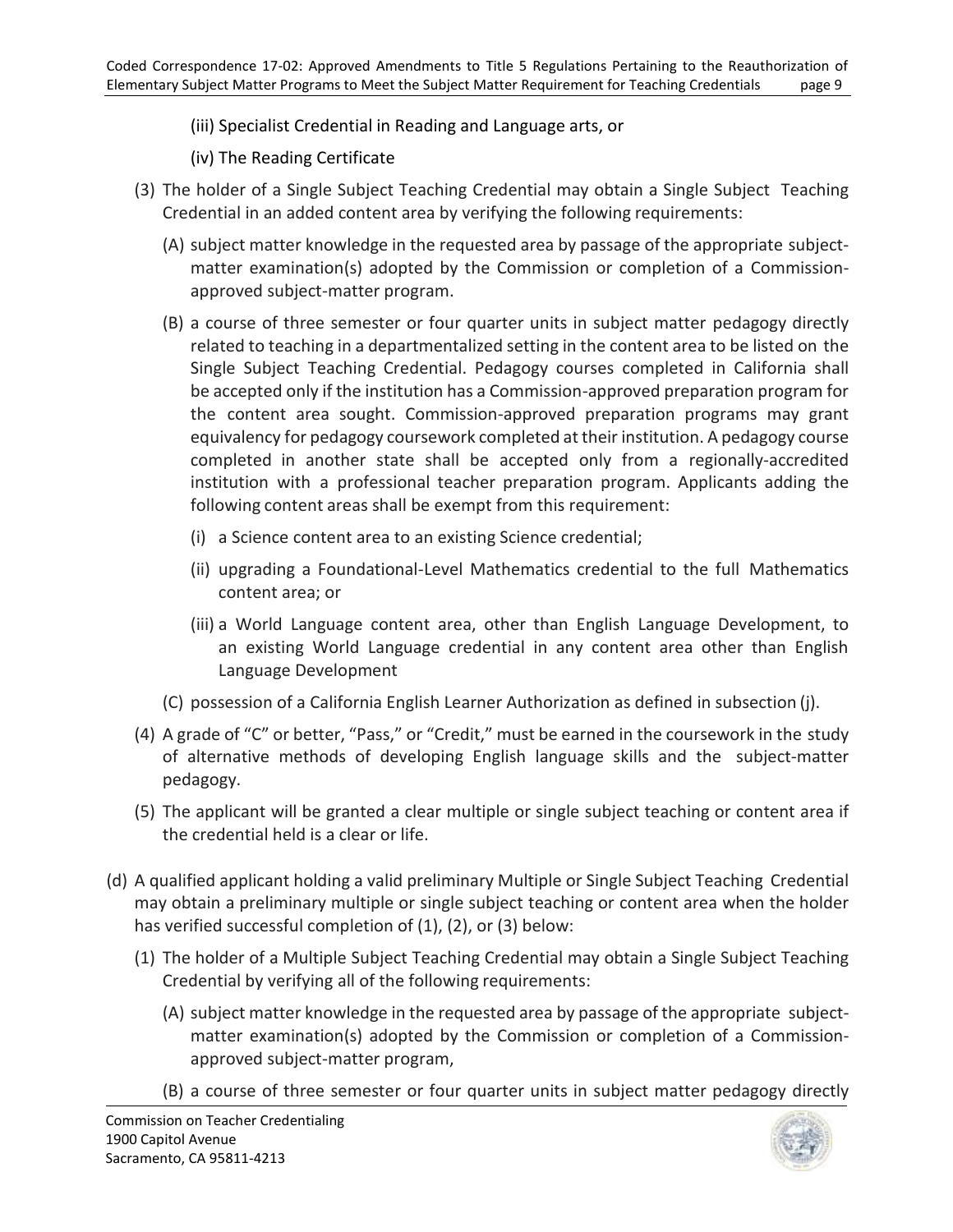related to teaching in a departmentalized setting in the content area to be listed on the Single Subject Teaching Credential. Pedagogy courses completed in California shall be accepted only if the institution has a Commission-approved preparation program for the content area sought. Commission-approved preparation programs may grant equivalency for pedagogy coursework completed at their institution. A pedagogy course completed in another state shall be accepted only from a regionally-accredited institution with a professional teacher preparation program,

- (C) study of alternative methods of developing English language skills, as described in Education Code Section 44259(b)(4),
- (D) demonstration of a knowledge of the principles and provisions of the Constitution of the United States pursuant to Education Code Section 44335, and
- (E) possession of a California English Learner Authorization as defined in subsection (j).
- (2) The holder of a Single Subject Teaching Credential may obtain a Multiple Subject Teaching Credential by verifying all of the following requirements:
	- (A) subject matter knowledge in the requested area by passage of the appropriate subject- matter examination(s) adopted by the Commission or completion of a Commissionapproved subject-matter program,
	- (B) a course of three semester or four quarter units in subject matter pedagogy directly related to teaching in a self-contained setting. Pedagogy courses completed in California shall be accepted only if the institution has a Commission-approved Multiple Subject preparation program. A pedagogy course completed in another state shall be accepted only from a regionally-accredited institution with a professional teacher preparation program,
	- (C) study of alternative methods of developing English language skills as described in Education Code Sections 44259(b)(4) and 44283. This requirement shall be satisfied by completion of coursework at the level required for the Multiple Subject Teaching Credential and by passage of the RICA,
	- (D) demonstration of a knowledge of the principles and provisions of the Constitution of the United States pursuant to Education Code Section 44335, and
	- (E) possession of a California English Learner Authorization as defined in subsection (j).
- (3) The holder of a Single Subject Teaching Credential may obtain a Single Subject Teaching Credential in an added content area that will be valid for five years from the original issuance date of the initial preliminary Single Subject Teaching Credential by verifying all of the following requirements:
	- (A) Subject matter knowledge in the requested area by passage of the appropriate subject- matter examination(s) adopted by the Commission or completion of a Commission-approved subject matter program,
	- (B) A course of three semester or four quarter units in subject matter pedagogy directly

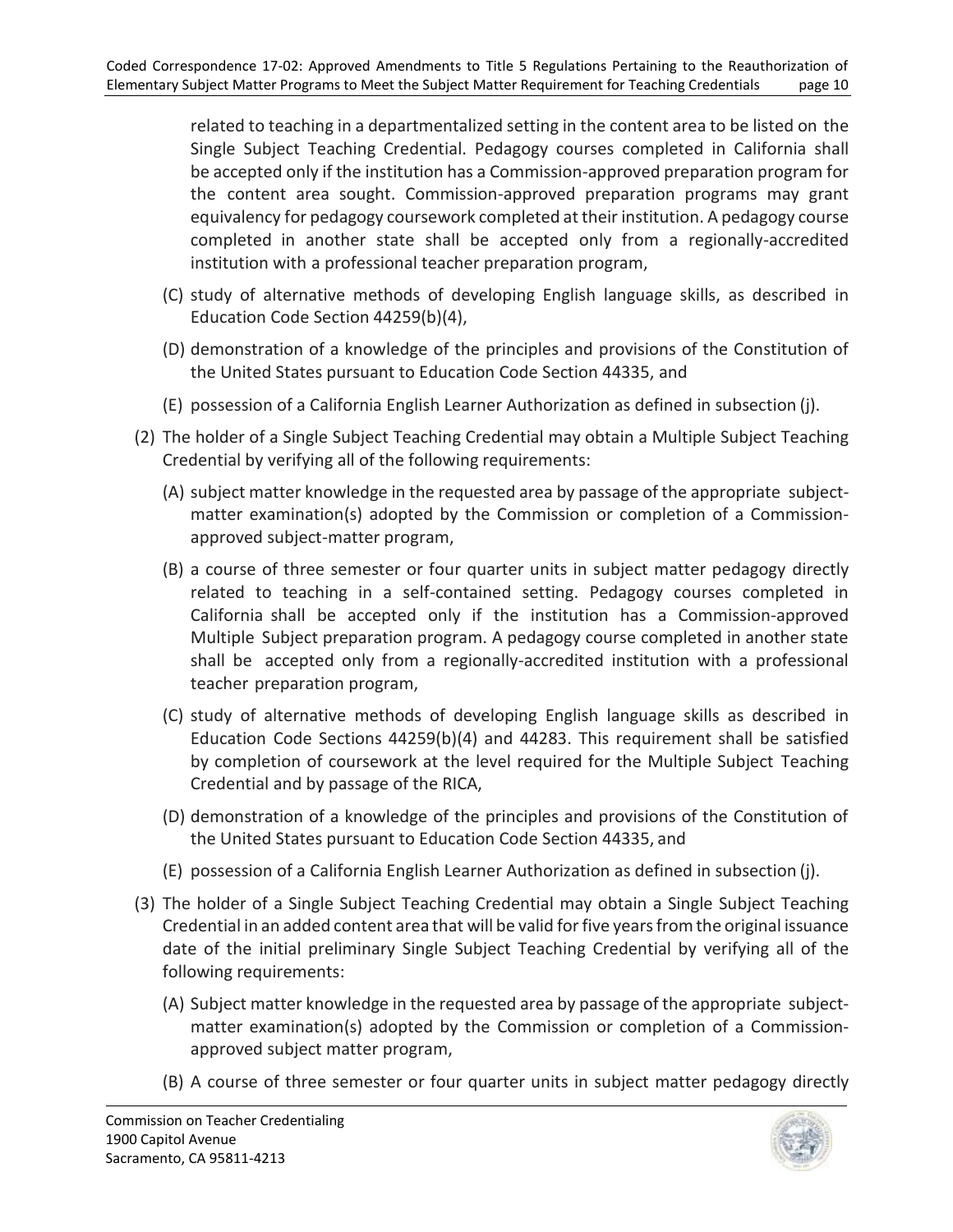related to teaching in a departmentalized setting in the content area to be listed on the Single Subject Teaching Credential. Pedagogy courses completed in California shall be accepted only if the institution has a Commission-approved preparation program for the content area sought. Commission-approved preparation programs may grant equivalency for pedagogy coursework completed at their institution. A pedagogy course completed in another state shall be accepted only from a regionally-accredited institution with a professional teacher preparation program. Applicants adding the following content areas shall be exempt from this requirement:

- (i) a Science content area to an existing Science credential;
- (ii) upgrading a Foundational-Level Mathematics credential to the full Mathematics content area; or
- (iii) a World Language content area, other than English Language Development, to an existing World Language credential in any content area other than English Language Development,
- (C) study of alternative methods of developing English language skills, as described in Education Code Section 44259(b)(4),
- (D) demonstration of a knowledge of the principles and provisions of the Constitution of the United States pursuant to Education Code Section 44335, and
- (E) possession of a California English Learner Authorization as defined in subsection (j).
- (4) A grade of "C" or better, "Pass," or "Credit," must be earned in the coursework in the study of alternative methods of developing English language skills and the subject-matter pedagogy.
- (5) The applicant will be granted a 5-year preliminary multiple or single subject teaching or content area. Upon completion of all requirements for the clear credential as specified in section 80413(b), 80413.3(a)(2), or 80413.3(b)(2), as applicable, the qualified applicant may be granted a clear single or multiple subject teaching or content area.
- (6) Individuals holding any of the following documents shall be exempt from the requirements of subsection (d)(1)(C), (d)(2)(C), and (d)(3)(C):
	- (i) Reading and Literacy Leadership Specialist Credential,
	- (ii) Reading and Literacy Added Authorization,
	- (iii) Specialist Credential in Reading and Language arts, or
	- (iv) The Reading Certificate
- (e) A qualified applicant holding a valid teaching credential obtained prior to January 1, 1974, who has completed a fifth year program after earning a baccalaureate degree at a regionally accredited institution may obtain a clear Multiple or Single Subject Teaching Credential by verifying subject matter knowledge in the requested area. Subject matter knowledge can be verified pursuant to subsection (c)(1)(A) for the Single Subject Teaching Credential or

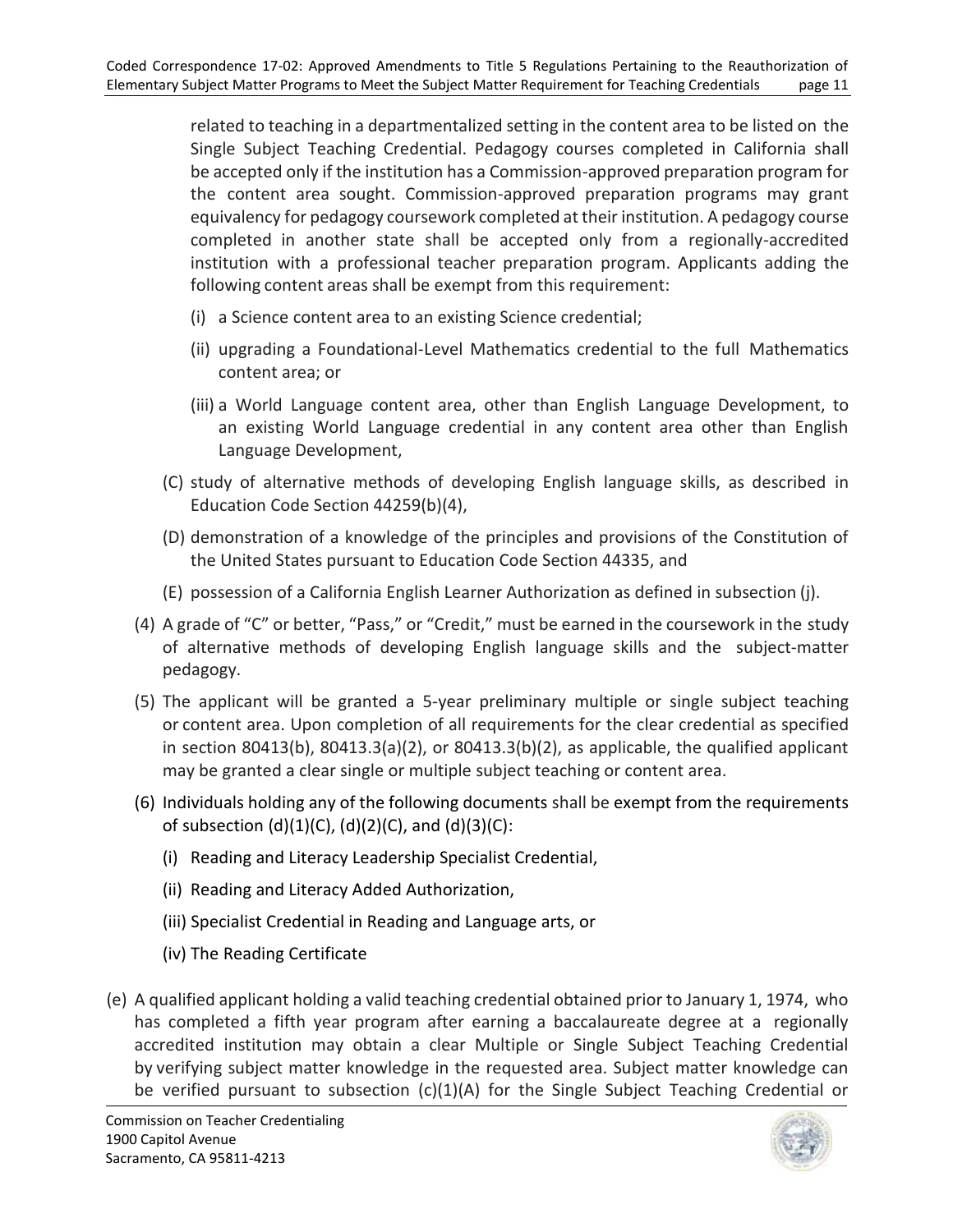subsection (c)(2)(A) for the Multiple Subject Teaching Credential.

- (f) A qualified applicant holding a valid teaching credential obtained prior to January 1, 1974, but who has not yet completed a fifth year program after earning a baccalaureate degree at a regionally accredited institution, may obtain a preliminary Multiple or Single Subject Teaching Credential when the holder has verified subject matter knowledge in the requested area. Subject matter knowledge can be verified pursuant to subdivision (c)(1)(A) for the single subject teaching credential or (c)(2)(A) for the multiple subject teaching credential. Upon completion of a fifth year program including the recommendation of a Commission-approved institution, the qualified applicant may be granted a clear Multiple or Single Subject Teaching Credential.
- (g) A qualified applicant holding a valid clear or life Multiple or Single Subject Teaching Credential may obtain a clear Multiple or Single Subject Teaching Credential pursuant to Education Code Section 44399.1 when the holder has verified successful completion of (1), (2), or (3) below:
	- (1) The holder of a Multiple Subject Teaching Credential may obtain a Single Subject Teaching Credential by verifying possession of National Board Certification in a departmentalized content area that is comparable to a content area specified in Education Code Section 44257.
	- (2) The holder of a Single Subject Teaching Credential may obtain a Multiple Subject Teaching Credential by verifying both of the following requirements:
		- (A) Possession of National Board Certification in the area of Early Childhood (ages 3-8) Generalist or Middle Childhood (ages 7-12), and
		- (B) subject matter knowledge in the requested area by passage of the appropriate subject- matter examination(s) adopted by the Commission pursuant to Education Code 44399.1(b).
	- (3) The holder of a Single Subject Teaching Credential may obtain a Single Subject Teaching Credential in an added content area by verifying possession of National Board Certification in a subject area in a departmentalized content area that is comparable to a content area specified in Education Code Section 44257.
- (h) A qualified applicant holding a valid preliminary Multiple or Single Subject Teaching Credential may obtain a preliminary Multiple or Single Subject Teaching Credential pursuant to Education Code Section 44399.1 when the holder has verified successful completion of (1), (2), or (3) below:
	- Subject Teaching Credential by verifying possession of National Board Certification in a departmentalized content area that is comparable to a content area specified in Education (1) The holder of a Multiple Subject Teaching Credential may obtain a 5-year preliminary Single Code Section 44257.
	- (2) The holder of a Single Subject Teaching Credential may obtain a 5-year preliminary Multiple Subject Teaching Credential by verifying both of the following requirements:
		- (A) Possession of National Board Certification in the area of Early Childhood (ages 3- 8) Generalist or Middle Childhood (ages 7-12), and

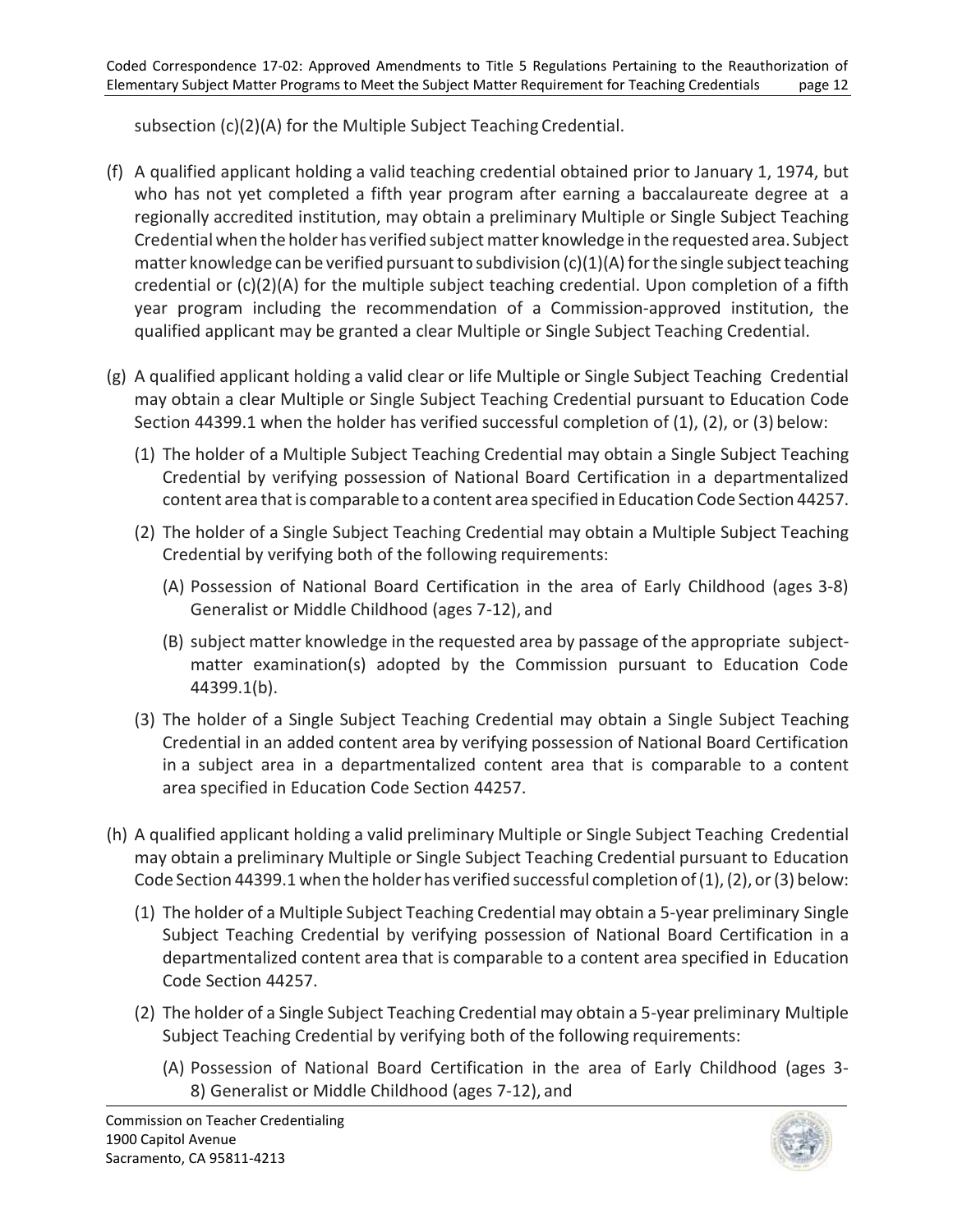- (B) subject matter knowledge in the requested area by passage of the appropriate subject matter examination(s) adopted by the Commission pursuant to Education Code 44399.1(b).
- (3) The holder of a Single Subject Teaching Credential may obtain a Single Subject Teaching Credential in an added content area that will be valid for five years from the original issuance date of the initial preliminary Single Subject Teaching Credential by verifying possession of National Board Certification in a subject area in a departmentalized content area that is comparable to a content area specified in Education Code Section 44257.
- (4) Upon completion of all requirements for the clear credential, as specified in section 80413(b), 80413.3(a)(2), or 80413.3(b)(2) as applicable, the qualified applicant may be granted a clear Single or Multiple Subject Teaching Credential or content area.
- (i) A qualified applicant holding a valid clear or life Multiple or Single Subject Teaching Credential may obtain an additional teaching or content area on the basis of an out-of-state credential by verifying (1), (2), or (3) below:
	- Teaching Credential by verifying possession of both of the following: (1) The holder of a Multiple Subject Teaching Credential may obtain a clear Single Subject
		- (A) a professional level teaching credential issued by another state or U.S. Territory with a departmentalized classroom teaching authorization that is comparable to an authorization specified in Education Code Section 44257, and
		- (B) a California English Learner Authorization as defined in subsection (j).
	- Teaching Credential by verifying possession of both of the following: (2) The holder of a Single Subject Teaching Credential may obtain a clear Multiple Subject
		- (A) a professional level teaching credential issued by another state or U.S. Territory with an elementary education or self-contained classroom teaching authorization, and
		- (B) a California English Learner Authorization as defined in subsection (j).
	- (3) The holder of a Single Subject Teaching Credential may obtain a clear Single Subject Teaching Credential in an additional content area by verifying possession of both of the following:
		- (A) a professional level teaching credential issued by another state or U.S. Territory with a departmentalized classroom teaching authorization that is comparable to an authorization specified in Education Code Section 44257, and
		- (B) a California English Learner Authorization as defined in subsection (j).
- (j) For the purposes of this section, California English Learner Authorization is defined as any of the following:
	- (1) English learner authorization listed on a previously issued multiple subject, single subject, or education specialist instruction credential;
	- (2) BCLAD Emphasis listed on a previously issued multiple subject or single subject credential;